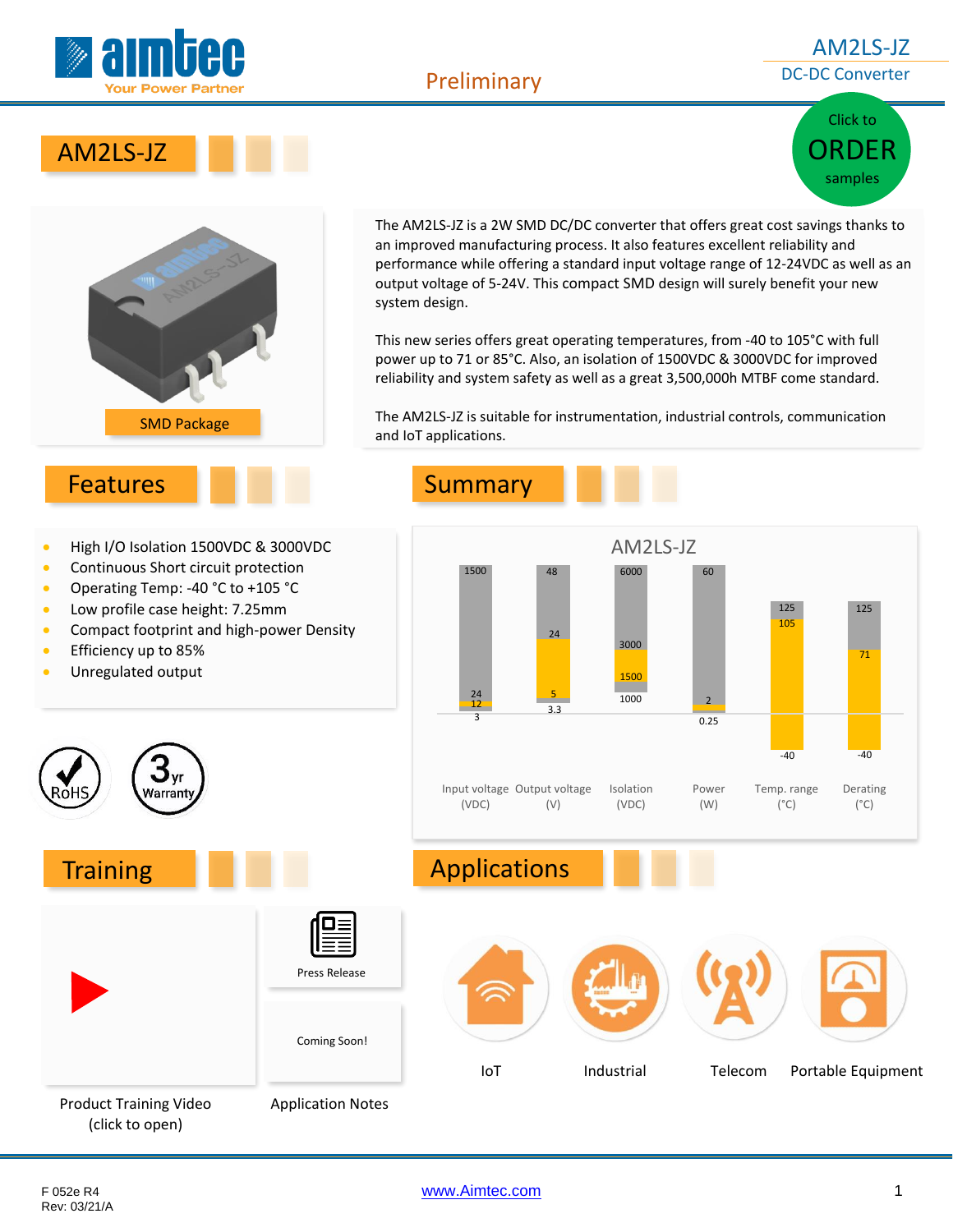

# Models & Specifications

#### **Single Output**

| <b>Model</b>                                                         | <b>Input</b><br><b>Voltage</b><br>(VDC) | Output<br><b>Voltage</b><br>(VDC) | <b>Input Current</b><br>Full   No load<br>typ. (mA) | <b>Output</b><br><b>Current</b><br>$max$   min<br>(mA) | <b>Isolation</b><br>(VDC) | <b>Maximum</b><br>capacitive<br>Load<br>$(\mu F)$ | <b>Efficiency</b><br>Typ. (%) |  |
|----------------------------------------------------------------------|-----------------------------------------|-----------------------------------|-----------------------------------------------------|--------------------------------------------------------|---------------------------|---------------------------------------------------|-------------------------------|--|
| AM2LS-1205SJZ                                                        | 12 (10.8-13.2)                          | 5                                 | 196/8                                               | 400 / 40                                               | 1500                      | 2400                                              | 83                            |  |
| AM2LS-1212SJZ                                                        | 12 (10.8-13.2)                          | 12                                | 196/8                                               | 167/17                                                 | 1500                      | 560                                               | 84                            |  |
| AM2LS-1215SJZ                                                        | 12 (10.8-13.2)                          | 15                                | 196/8                                               | 133/13                                                 | 1500                      | 560                                               | 84                            |  |
| AM2LS-1224SJZ                                                        | 12 (10.8-13.2)                          | 24                                | 196/8                                               | 83/8                                                   | 1500                      | 220                                               | 85                            |  |
| AM2LS-2405SJZ                                                        | 24 (21.6-26.4)                          | 5                                 | 98/8                                                | 400 / 40                                               | 1500                      | 2400                                              | 83                            |  |
| AM2LS-2412SJZ                                                        | 24 (21.6-26.4)                          | 12                                | 98/8                                                | 167/17                                                 | 1500                      | 560                                               | 84                            |  |
| AM2LS-2415SJZ                                                        | 24 (21.6-26.4)                          | 15                                | 98/8                                                | 133/13                                                 | 1500                      | 560                                               | 84                            |  |
| AM2LS-2424SJZ                                                        | 24 (21.6-26.4)                          | 24                                | 98/8                                                | 83/8                                                   | 1500                      | 220                                               | 85                            |  |
| AM2LS-1205SH30JZ                                                     | 12 (10.8-13.2)                          | 5                                 | 196/8                                               | 400 / 40                                               | 3000                      | 2400                                              | 83                            |  |
| AM2LS-1212SH30JZ                                                     | 12 (10.8-13.2)                          | 12                                | 196/8                                               | 167/17                                                 | 3000                      | 560                                               | 84                            |  |
| AM2LS-1215SH30JZ                                                     | 12 (10.8-13.2)                          | 15                                | 196/8                                               | 133/13                                                 | 3000                      | 560                                               | 84                            |  |
| AM2LS-1224SH30JZ                                                     | 12 (10.8-13.2)                          | 24                                | 196/8                                               | 83/8                                                   | 3000                      | 220                                               | 85                            |  |
| AM2LS-2405SH30JZ                                                     | 24 (21.6-26.4)                          | 5                                 | 98/8                                                | 400 / 40                                               | 3000                      | 2400                                              | 83                            |  |
| AM2LS-2412SH30JZ                                                     | 24 (21.6-26.4)                          | 12                                | 98/8                                                | 167/17                                                 | 3000                      | 560                                               | 84                            |  |
| AM2LS-2415SH30JZ                                                     | 24 (21.6-26.4)                          | 15                                | 98/8                                                | 133/13                                                 | 3000                      | 560                                               | 84                            |  |
| AM2LS-2424SH30JZ                                                     | 24 (21.6-26.4)                          | 24                                | 98/8                                                | 83/8                                                   | 3000                      | 220                                               | 85                            |  |
| Note: Use suffix "TR" for tape & reel packing (ex. AM2LS-1205SJZTR). |                                         |                                   |                                                     |                                                        |                           |                                                   |                               |  |

#### **Input Specification**

| <b>Parameters</b>              | <b>Conditions</b>          | <b>Typical</b> | <b>Maximum</b> | <b>Units</b>   |
|--------------------------------|----------------------------|----------------|----------------|----------------|
| <b>Filter</b>                  | Capacitor                  |                |                |                |
|                                | Maximum duration 1s, 12Vin | >0.7           | 18             | <b>VDC</b>     |
| Absolute maximum rating        | Maximum duration 1s, 24Vin | >0.7           | 30             | <b>VDC</b>     |
| Input reflected ripple current |                            | 30             |                | m <sub>A</sub> |

#### **Isolation Specification**

| <b>Parameters</b>  | <b>Conditions</b>                    | Typical | <b>Maximum</b> | <b>Units</b> |
|--------------------|--------------------------------------|---------|----------------|--------------|
|                    | 60 sec, leakage $\leq 1$ mA          | >1500   |                | VDC          |
| Tested I/O voltage | 60 sec, leakage ≤ 1mA for H30 models | >3000   |                | <b>VDC</b>   |
| Resistance         | 500VDC                               | >1000   |                | $M\Omega$    |
| <b>Capacitance</b> | 100kHz/0.1V                          | 20      |                | pF           |

#### **Output Specification**

| <b>Parameters</b>       | <b>Conditions</b>            | <b>Typical</b> | <b>Maximum</b> | <b>Units</b> |
|-------------------------|------------------------------|----------------|----------------|--------------|
| <b>Voltage accuracy</b> | See output voltage tolerance |                | 10             | %            |
| Line regulation         | Per 1% Vin change            |                | 1.2            | %            |
|                         | 10-100% load, 5Vout          | 10             | 15             | %            |
| Load regulation         | 10-100% load, 12Vout         |                | 10             | %            |
|                         | 10-100% load, 15Vout         | 6              | 10             | %            |
|                         | 10-100% load, 24Vout         |                | 10             | %            |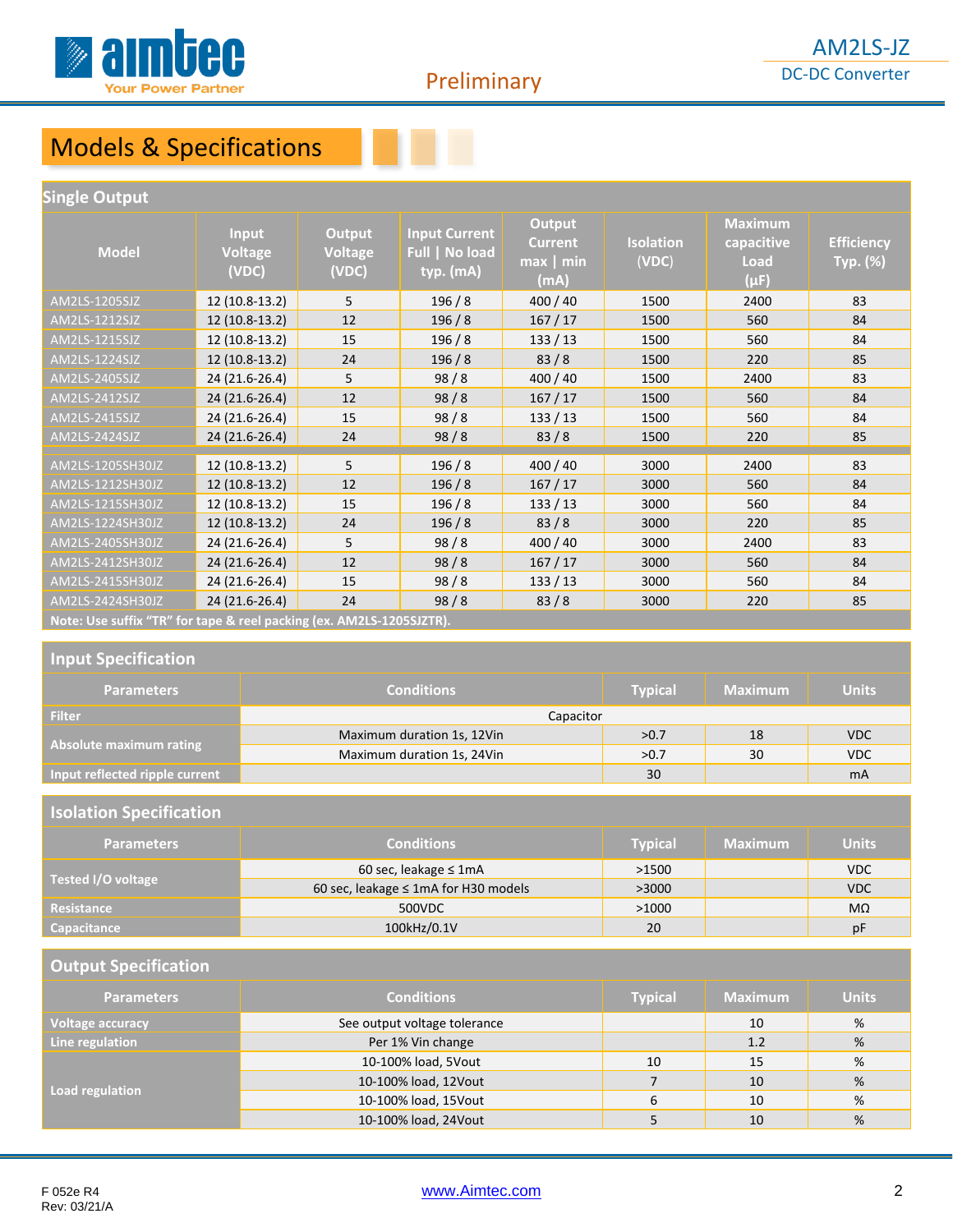

### AM2LS-JZ DC-DC Converter

| Temperature coefficient                                                                                                                                                   | ±0.02 |     | $\%$ /°  |
|---------------------------------------------------------------------------------------------------------------------------------------------------------------------------|-------|-----|----------|
| <b>Ripple &amp; Noise*</b>                                                                                                                                                | 50    | 150 | mV pk-pk |
| Minimum load**                                                                                                                                                            | 10    |     | %        |
| . A minimize and analysis are considered an AAAAAAA based of data. Interesting and the second constant $\alpha$ and $\beta$ are defined by the second constant of $\beta$ |       |     |          |

**\* Ripple and Noise are measured at 20MHz bandwidth. Please refer to the application note for specific details.**

**\*\* If the required power is less than 1% of the rated converter output, connect a bleeder resistor in parallel with the load to satisfy the minimum load requirement.** 

#### **General Specifications**

| <b>Parameters</b>                   | <b>Conditions</b>                                                                                                                                                                      | <b>Typical</b>            | <b>Maximum</b> | <b>Units</b> |  |  |  |  |  |
|-------------------------------------|----------------------------------------------------------------------------------------------------------------------------------------------------------------------------------------|---------------------------|----------------|--------------|--|--|--|--|--|
| <b>Switching frequency</b>          | Full load, nominal input                                                                                                                                                               | 260                       |                | <b>KHz</b>   |  |  |  |  |  |
| <b>Short circuit protection</b>     |                                                                                                                                                                                        | Continuous, Auto recovery |                |              |  |  |  |  |  |
| <b>Operating temperature</b>        | With derating at 100°C                                                                                                                                                                 | $-40$ to $+105$           |                | °C           |  |  |  |  |  |
| <b>Storage temperature</b>          |                                                                                                                                                                                        | $-55$ to $+125$           |                | °C           |  |  |  |  |  |
| <b>Maximum Case temperature</b>     |                                                                                                                                                                                        | 130                       |                | °C           |  |  |  |  |  |
| <b>Reflow soldering temperature</b> | Maximum duration 60s when over 217°C                                                                                                                                                   |                           | 245            | °C           |  |  |  |  |  |
| <b>Soldering method</b>             | IPC/JEDEC J-STD-020D.1.                                                                                                                                                                |                           |                |              |  |  |  |  |  |
| Cooling                             | Free air convection                                                                                                                                                                    |                           |                |              |  |  |  |  |  |
| <b>Humidity</b>                     | Non-condensing                                                                                                                                                                         | >5                        | 95             | % RH         |  |  |  |  |  |
| <b>Moisture sensitivity level</b>   | Level 1                                                                                                                                                                                |                           |                |              |  |  |  |  |  |
| <b>Case material</b>                | Black plastic (flammability to UL 94V-0)                                                                                                                                               |                           |                |              |  |  |  |  |  |
| Weight                              |                                                                                                                                                                                        | 1.4                       |                | g            |  |  |  |  |  |
| Dimensions (L x W x H)              | 0.52 x 0.45 x 0.28 inches (13.20 x 11.40 x 7.25 mm)                                                                                                                                    |                           |                |              |  |  |  |  |  |
| <b>MTBF</b>                         | 3 500 000 hrs (MIL-HDBK -217F, t=+25°C) / Full Load                                                                                                                                    |                           |                |              |  |  |  |  |  |
|                                     | NOTE: All specifications in this datasheet are measured at an ambient temperature of 25°C, humidity<75%, nominal input voltage and at rated<br>output load unless otherwise specified. |                           |                |              |  |  |  |  |  |

#### **Safety Specifications**

**Parameters**

|           | Information technology Equipment             | Design to meet EN62368                                      |
|-----------|----------------------------------------------|-------------------------------------------------------------|
| Standards | <b>EMC</b> - Conducted and radiated emission | CISPR32 / EN55032, class B with the recommended EMI circuit |
|           | Electrostatic Discharge Immunity             | IEC 61000-4-2 Air ±8KV, Contact ±6KV, Criteria B            |

# Derating

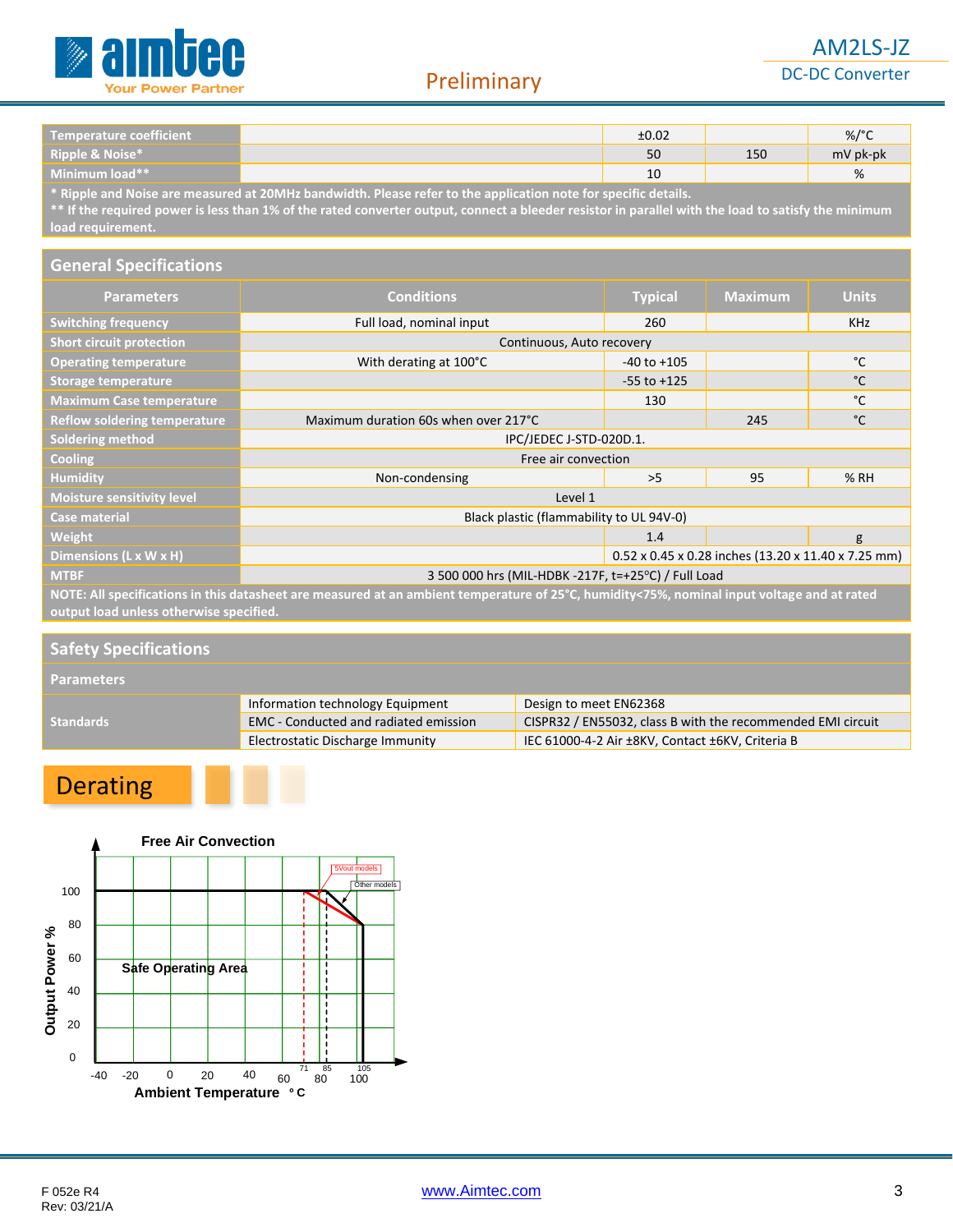

# Output voltage tolerance



# Typical application circuit



| Vin | <b>Cin</b>     | Single output models |                    |  |  |  |
|-----|----------------|----------------------|--------------------|--|--|--|
|     |                | Vout                 | Cout               |  |  |  |
| 12  | $2.2\mu F/25V$ | 5V                   | $10\mu$ F/16V      |  |  |  |
| 24  | $1\mu$ F/50V   | 12V                  | $2.2 \mu F / 25 V$ |  |  |  |
|     |                | 15V                  | $1\mu$ F/25V       |  |  |  |
|     |                | 24V                  | 0.47µF/50V         |  |  |  |

# EMI Recommended circuit



| Vin     | C1/C2          | r v                   |
|---------|----------------|-----------------------|
| 12V/24V | $4.7\mu F/50V$ | $\sqrt{270pF/3}$ kVdc |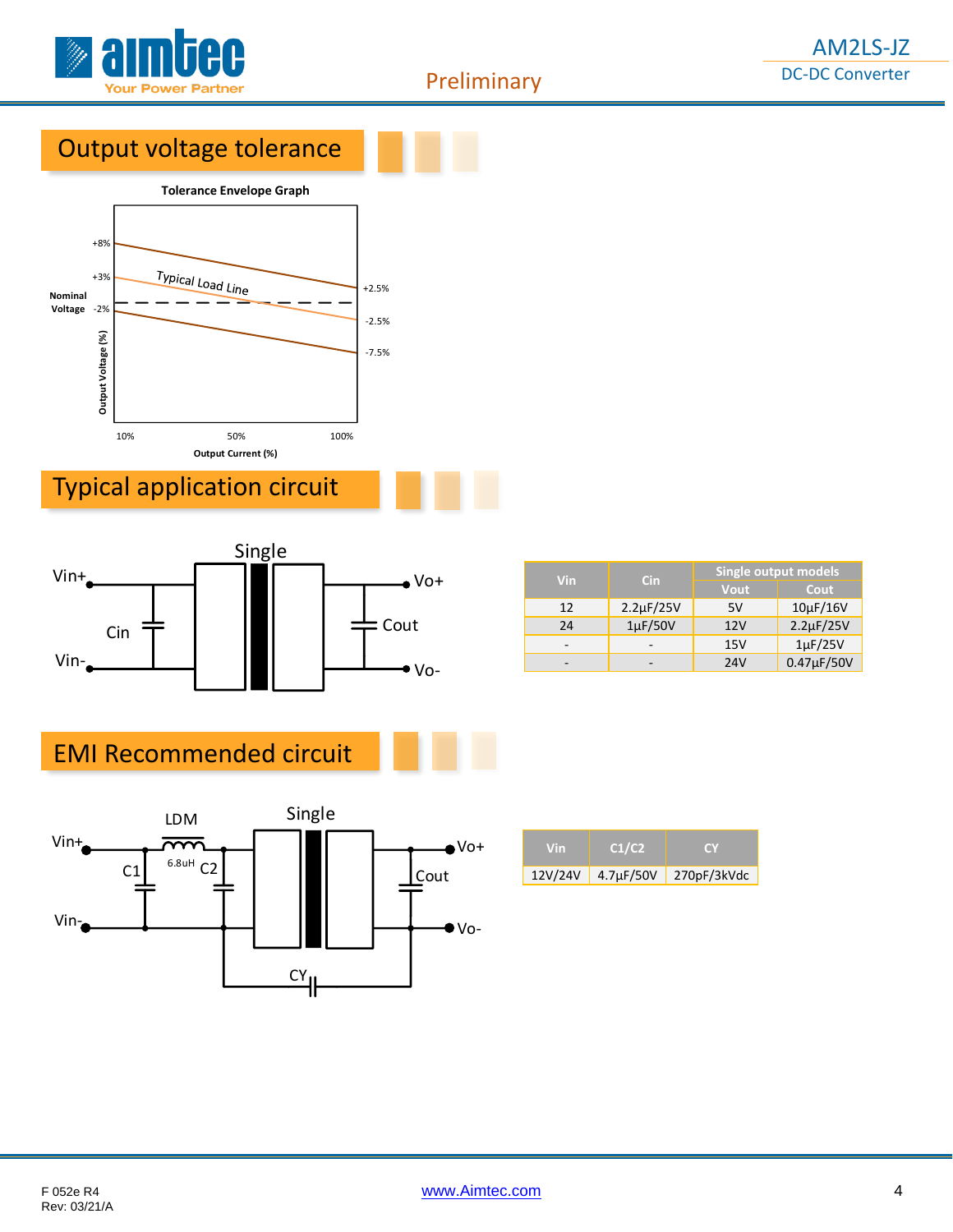

## **Dimensions**



|     | <b>Pin Out Specifications</b> |  |  |  |
|-----|-------------------------------|--|--|--|
| Pin | <b>Single</b>                 |  |  |  |
| 11  | -V Input                      |  |  |  |
| 2   | +V Input                      |  |  |  |
| в   |                               |  |  |  |
| 4   | -V Output                     |  |  |  |
| G   | +V Output                     |  |  |  |
| G   |                               |  |  |  |
|     |                               |  |  |  |
|     | NC                            |  |  |  |

Unit: mm(inch) General tolerance: ±0.25 (0.01) Pin tolerance: ±0.1 (0.004)